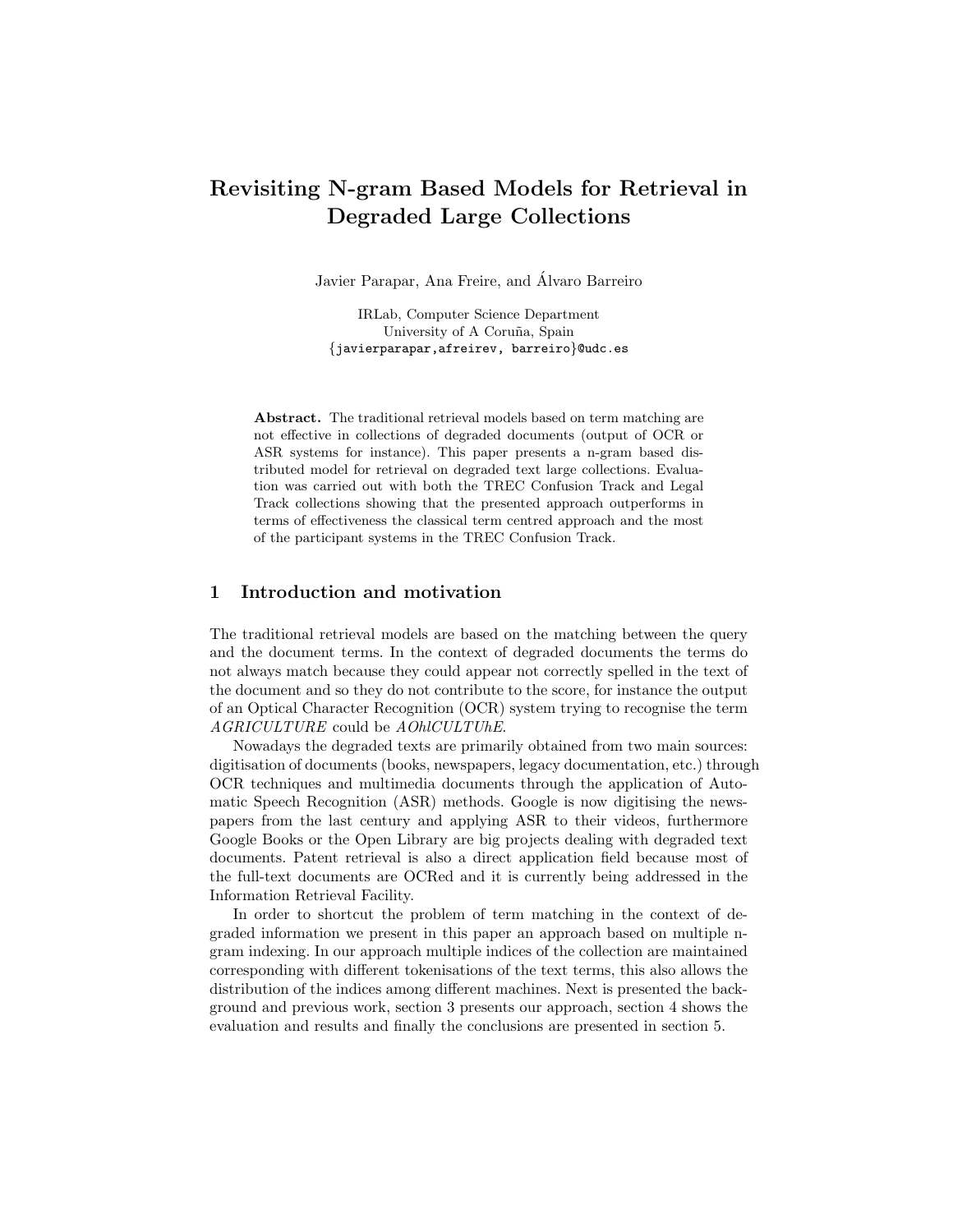#### 2 Background

Searching in degraded or noisy collections has been previously addressed by the IR community [1]. The TREC Confusion Track [2], in TREC-4 and TREC-5, was designed in order to evaluate the effectiveness of the retrieval systems with degraded documents, in this case output of an OCR system. In TREC-4 [3] artificially corrupted data was used by the participants in the evaluation with two different levels of degradation 10% and 20%. The best result [4] was obtained by a technique based on using misspelled forms of query terms for query expansion. In TREC-5 [5] the collections used by the participants teams were obtained by applying an OCR system to the original text with two levels of degradation, 5% and 20%. Best results were obtained by a method [6] based on considering in the computation of the term frequency, the different misspelled forms of each term. In order to decide whether or not a token is a form of a given term it was used a character edit distance. In particular the method was computationally inefficient and only could be computed for limited top re-ranking.

Our work is inspired by the one of Harding et al. [7]. They used INQUERY to show how indexing terms with n-grams (5,4,3 and 2-grams) could improve the retrieval effectiveness. This approach maintains all the tokens together in the same index. Retrieval was done using the INQUERY probabilistic model, at retrieval time the query was tokenised in terms and n-grams but only some of the n-grams were selected based on some heuristics about how the OCR process degrades terms and using also proximity operators in order to improve the final ranking. Harding et al. also explored how query expansion of misspelled forms of the query terms improves the final ranking under the presented model. Harding et al. did not evaluated the method with the Confusion Track but from their experimentation with four artificially degraded collections (about 27500 documents in total) they conclude that their model improves the retrieval performance in collections with high degradation levels (above 10%).

#### 3 Multiple N-gram Retrieval

For our approach we chose an implementation of the vector space model as the base model, while Harding et al. in [7] used INQUERY in order to maintain a single index with terms and n-grams. In our indexing phase each document is tokenised in five different ways (terms, 5, 4, 3 and 2-grams) and with each tokenisation a different inverted file was constructed. The n-gram decomposition was computed in each word separately, for example, "the house" was tokenised in 2-grams as {th,he,ho,ou,us,se}. Another substantial difference is in retrieval time: the query is tokenised in a similar way but each query tokenisation is processed in its corresponding index. After that, in order to have a single document ranking, the different scores for the document are linearly combined as in eq. 1 being  $\epsilon = (1 - (\alpha + \beta + \gamma + \delta))$  producing the final ranking.

$$
s(d) = \alpha \times s_{term}(d) + \beta \times s_{5-gram}(d) \gamma \times s_{4-gram}(d) + \delta \times s_{3-gram}(d) + \epsilon \times s_{2-gram}(d)
$$
 (1)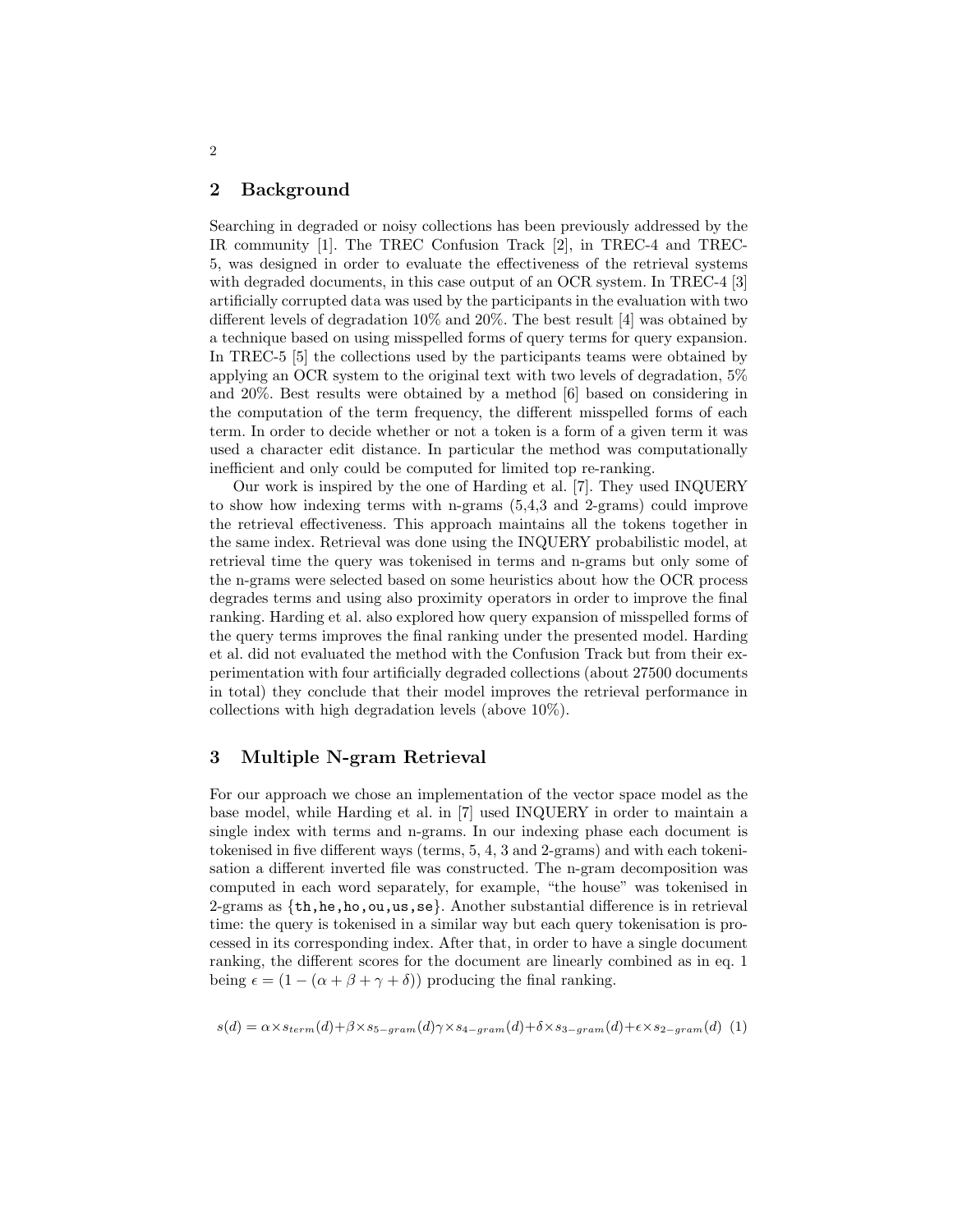Opposite to the Harding et al. method neither query n-gram selection nor proximity nor other kind of operator were used. Having different indices for each decomposition allows to set the weight of each index in the final combination in order to adapt the model to the degradation level of the collection but also enables their physical distribution in order to improve the efficiency and the use of fusion ranking techniques. In our case we chose the default  $tf \cdot idf$  implementation of Lucene<sup>1</sup> search library as VSM.

## 4 Evaluation and Results

To test the results of our approach we used a cross-validation methodology: we tuned the parameters in the Confusion Track collection and we tested the model in the TREC Legal Track collection [8], which is over 160 times bigger. For accelerating the tuning process in the TREC Confusion Track collections we used previous knowledge of the collections degradation and our own intuitions: high degradation levels suggest to increase the weight of the n-grams indices in the final score and low levels suggest to increase the weights of the terms index.

The Confusion Track collection has three different versions of the same 55,533 documents: the original versions error free, an OCRed version with a degradation level of 5% and another 20% degraded. For the evaluation 49 topics are provided to perform the known item search task. We tuned two different parameter sets in order to optimise the performance in the different degraded collections  $WC1$  $(\alpha = 0.53, \beta = 0.14, \gamma = 0.11, \delta = 0.11, \epsilon = 0.11)$  for the 5% collection and WC2  $(\alpha = 0.10, \beta = 0.18, \gamma = 0.36, \delta = 0.36, \epsilon = 0.0)$  for the 20% collection. WCB is also presented as a baseline weight combination ( $\alpha = \beta = \gamma = \delta = \epsilon = 0.20$ ).

Table 1. Results for MRR in the TREC Confusion Track collections. Best values are bold. Significant differences according to the Wilcoxon test  $(p < 0.01)$  of our approaches over the traditional VSM are starred (\*) and over the  $WCB$  are dagged (†). Best 5% and 20% are the values reported for the best runs in the 5% and 20% degraded collections respectively in TREC-5.

| Collection $ VSM WCB WC1 WC2 $ Best 5% Best 20%                                                   |  |  |  |
|---------------------------------------------------------------------------------------------------|--|--|--|
| Original $\begin{array}{ l}$ 0.6870 0.7120 <b>0.7689</b> $\dagger$ 0.6804 0.7353 0.7353           |  |  |  |
| ${\rm Degrade 5\ \left  0.5880\ 0.6319\ 0.7276 \right ^{*}\ 0.6110\ \right \ 0.5737\quad 0.3720}$ |  |  |  |
| Degrade20 0.3429 0.4519* 0.4059* 0.4708* 0.3218 0.4978                                            |  |  |  |

Table 1 shows the results for the three different collections. We chose the measure used in the Confusion Track: the Mean Reciprocal Rank (MMR) due to its suitability to the know item search task. Our method shows significant increase in the performance over the traditional term-based approach in the degrade collections as it was expected. It also outperforms all the participants

<sup>&</sup>lt;sup>1</sup> http://lucene.apache.org/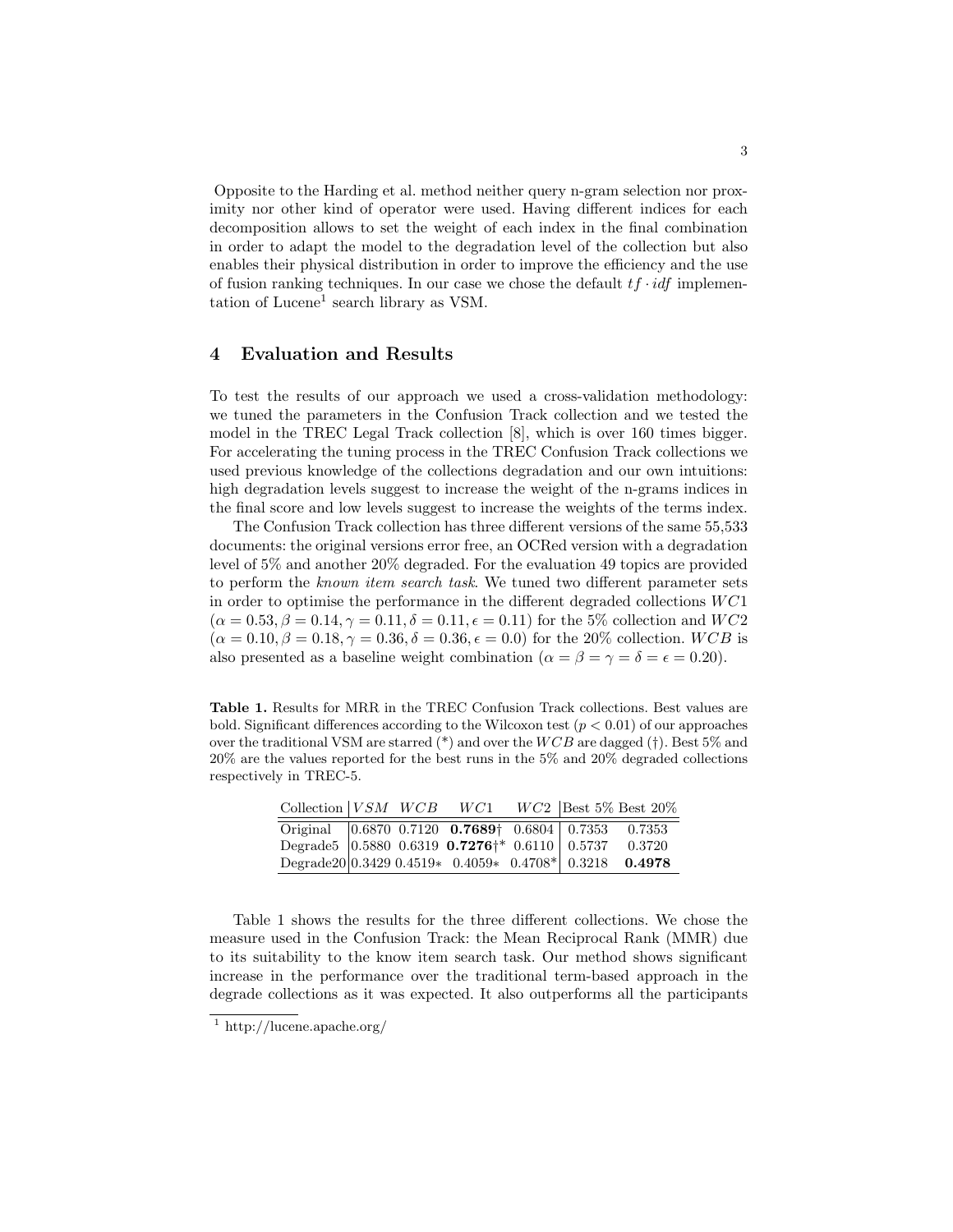results but the best run in the 20% degraded collection which was extremely inefficient (although significance test against those runs could not been performed because the difficulties for reproducing the participant methods). It can be observed that assigning higher weights to the n-grams helps when the collection has a high level of degradation (see  $WC2$ ) while promoting the term index in the combination (see  $WC1$ ) improves the effectiveness when the degradation level is low. Even the model outperformed the VSM term-based in the original collection. We also have to remark that current OCR systems error rate is far away of the 20% being closer to 5% where we obtained better results. This is also different from the results presented in [7] that achieved good effectiveness values once above of the 10% of degradation.

After the weights tuning in the Confusion Track collections these parameters were tested directly in the TREC 2007 Legal Track collection (IIT CDIP v. 1.0). This collection is composed of 6,910,192 XML records describing documents that were released in various lawsuits against the US tobacco companies and research institutes. Forty three topics and relevance judgements are provided in the adhoc task. From this collection we only used the OCRed part of the documents. The provided topics are composed of different query-formulations, we chose the provided "final boolean query" but removing the operators.

Table 2. Results for the TREC Legal Track collection evaluation. Best values for each measure are bold. Significant differences according to the Wilcoxon test ( $p < 0.05$ ) of our approaches over the traditional VSM are starred (\*).

| Measure $ VSM WCB WC1 WC2 refL07B$                                                                                                                                                                     |  |  |  |
|--------------------------------------------------------------------------------------------------------------------------------------------------------------------------------------------------------|--|--|--|
| $\begin{tabular}{ c c c c c} \hline \text{MAP} & 0.0026 & 0.0027 & 0.0066 & 0.0023 & \textbf{0.0186} \\ \text{R-Prec} & 0.0028 & 0.0078* & 0.0114* & 0.0045 & \textbf{0.0277} \\ \hline \end{tabular}$ |  |  |  |
|                                                                                                                                                                                                        |  |  |  |
| Est. P@B 0.1672 0.2028 0.1815 0.1815 0.2920                                                                                                                                                            |  |  |  |

Degradation levels of the CDIP digitisation are not reported so we tested both combinations  $(WC1$  and  $WC2)$ . Results are reported in Table 2. Both combinations outperform the basic VSM achieving statistical significance in the case of the R-prec measure.  $WC1$  outperforms  $WC2$  in MAP and R-prec, this suggests that the degradation level of the collection is closer to 5% than to 20%. Our objective when evaluating this collection was not to achieve better results than the existing ones but shows how our combination approach can improve the one based only on term matching, and as showed in Table 2 this was achieved. The results do not improve the reference run from 2007, this is explained by three main facts: we only used the OCRed part of the documents, we did not use the logical neither the wildcard operators of the boolean queries and probably the degradation level of that collection is not very close to the ones of the Confusion Track. We also have to remark that the most of the participants did not outperformed the reference run and none of them could achieve higher values than the reference in terms of estimated P@B. Improvements in the results can be obtained tuning the combination weights to the degradation level of